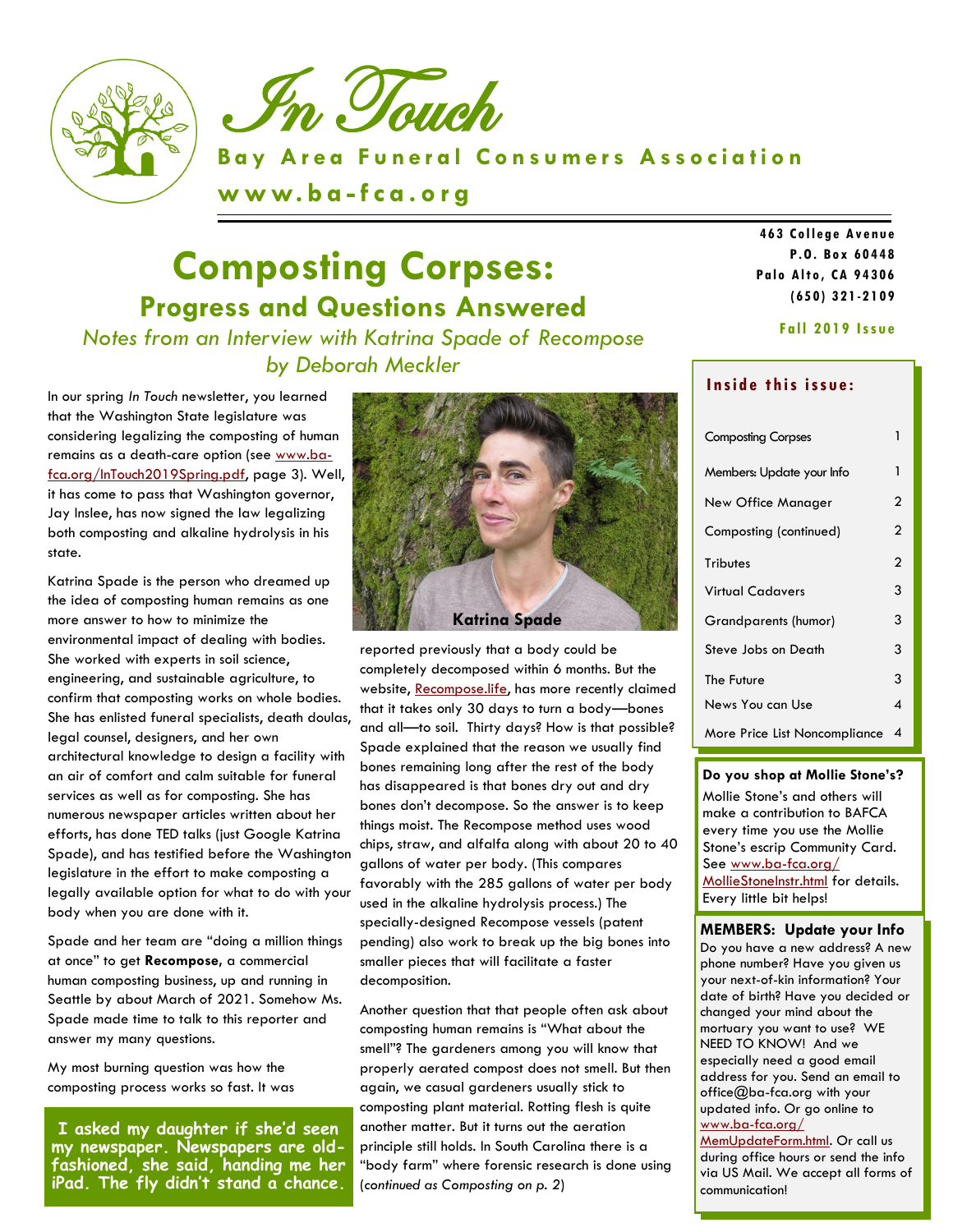Page 2 **In Touch** 

#### (*Composting, continued)*

corpses left out in nature to decompose under a variety of circumstances. It is also a place where they train cadaversniffing dogs to find those corpses. Those expert sniffers completely ignored a well-aerated pile of woodchips harboring a composting human corpse. That sounds like (smells like?) pretty good assurance that our less-acute-thandogs' olfaction will not be offended. The Recompose vessels are designed and operated to optimize aeration. This keeps all those tiny critters—the busy little decomposers—working at top efficiency, and coincidentally reduces odor. And for good measure, filters are used to freshen the throughflowing air.

So having shown that the vessel system works and having gotten composting legally approved, it now remains for

Spade and her team to get a business up and running. They have found a site for their facility, and have started looking for their first real employee—participants up to this point have been volunteers, consultants, and investors. Spade expects to start with about 30 vessels, manufactured in the U.S. from powder-coated steel. Because the system is modular, Spade expects that the number of vessels could grow to around 80 in the initial facility. When the business is up and running smoothly, Spade hopes to license the technology and offer training for entities who would like to help people return their bodies to earth.

I had questions about the sustainable sourcing of the materials used inside the vessels. Currently the body is placed on, and covered with, a combination of wood chips, straw, alfalfa, and of course some water. Spade says she hopes to get the wood chips from arborist waste, when trees are trimmed or cut down. Straw is essentially agricultural waste. But alfalfa, which supplies nitrogen to keep the tiny composter organisms nourished and happy, is a commercial agricultural product. Spade says they will be experimenting with various other ag wastes and tweaking the process in hopes of finding a good substitute for the

## *New Office Manager*

We have a new office manager for BA-FCA, Lana Foster. She is working on Wednesday and Thursday mornings, 9 to 12.

Lana lives in Antioch. She received her B.A. degree from Willamette University in Oregon, majoring in chemistry and pre-Med. She also took Spanish courses, which is a help in this and her other part time job in customer service. Previously she was a Transplant Data Coordinator in the UCSF Medical Center, Transplant Services where she managed the waitlist for abdominal and thoracic transplants.

She had a rough start in her BA-FCA job. After two weeks she was driving here and was in an auto accident where her car flipped and she was slightly injured and her mother was very seriously injured. The mom is only now recovering. While Lana was out of service, various board members did the best they could with mail, office phone, and email. At present the phone is set to ring first in the office and then at Marjorie Bridges' house, to catch the calls when Lana is not in the office.



alfalfa so as not to be in competition with the food supply.

After the composting is complete and everything is reduced to soil, families will be able to take some of the soil home if they want, to keep in an urn or use in their garden. The remaining soil will be donated to nearby conservation land.

One more interesting benefit of composting is that bodies can be "returned to earth" without requiring a dedicated plot of land as do burial or even green burial. Unlike cremation, there is no air pollution produced, and unlike alkaline hydrolysis, there is no liquid effluent. It is not even necessary to purchase a container for the body, such as a casket or urn. It is estimated that composting a body would save over a ton of carbon dioxide as compared to other disposition methods. All the carbon from the human remains and the wood chips and other matter are sequestered in the resulting soil to be taken up by the plants that subsequently grow in that soil and the creatures that eat those plants.



Each year our organization receives gifts made to honor respected individuals or in memory of loved ones who are missed. Below are the financial tributes we have acknowledged since the last newsletter:

 *In Memory of: Edna Fong by Helen Charettte Edwin Bridges by Helen Charette Edwin Bridges by Jennifer Harris Edwin Bridges by Jane Hillhouse Edwin Bridges by FCA of California Harry Langdon by Dian Langdon In Honor of: Elsie Yamamoto by Martha Yamamoto*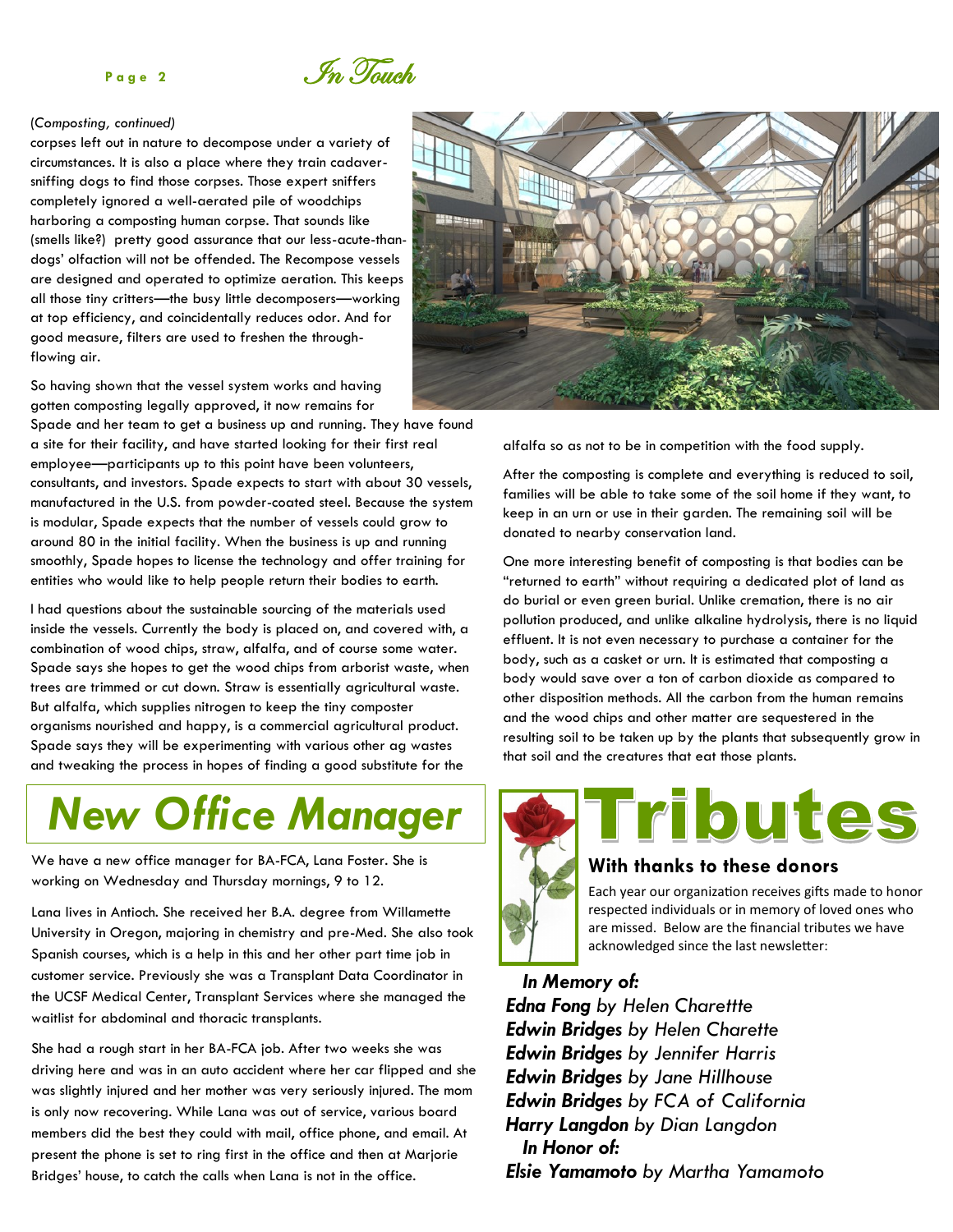## *Virtual Cadavers*

This year a few U.S. medical schools will offer their anatomy curriculum without any cadavers. Instead their students will probe the human body using three-dimensional renderings in virtual reality, combined with physical replicas of the organs and real patient medical images such as ultrasound and CT scans.

The program developers hope technology can improve on some of the limitations of traditional approaches. It takes a long time to dissect cadavers, and some body parts are so inaccessible that they may be destroyed in the process. Plus, the textures and colors of an embalmed cadaver's organs do not match the vibrant colors of a living body, and donated bodies tend to be old and diseased. Organs are very flat and compressed.

Virtual anatomy tools, in contrast, provide a more faithful view of living organs, helping students form a foundational understanding of the body's structures. Through virtual reality headsets, or augmentedreality goggles, students can examine an organ from all angles. They can connect structure with function by watching a beating heart or moving joints.

Going cadaverless is also an economic decision, especially for new programs. It costs several million dollars to build a cadaver laboratory, which requires a lot of space as well as safety measures that meet legal regulations. And although cadavers are donated, medical schools still pay for preparation, maintenance and eventual disposition.

There may be drawbacks, however. It may be hard to develop a perception of depth in a virtual body, and students will miss out on seeing bodies' natural anatomical variations. They may lose the emotional, even philosophical impact of working with a cadaver, commonly seen as a doctor's first patient. It is also unclear as yet whether students will learn as well with digital tools.

From the perspective of a prospective cadaver, those of us who elect to donate our bodies should definitely have a Plan B in case we are replaced by technology.

*Excerpted with modification from Scientific American, October 2019*

# *Steve Jobs on Death*

"No one wants to die. Even people who want to go to heaven don't want to die to get there. And yet death is a destination we all share. No one has ever escaped it. And that is as it should be, because Death is very likely the single best invention of Life. It is Life's change agent. It clears out the old to make way for the new."

 $\sim$  Steve Jobs

**IN TOUCH** is issued twice a year from the offices of Bay Area Funeral *Consumers Association , 463 College Ave., Palo Alto, CA 94306*

## *Grandparents (Humor)*

(Reported by a teacher who asked for stories about how the students spent their Christmas vacation.)

We always used to spend the holidays with Grandma and Grandpa. They used to live in a big brick house but Grandpa got retarded and they moved to Florida. Now they live in a tin box and have rocks painted green to look like grass.

They ride around on their bicycles and wear name tags because they don't know who they are anymore. They go to a building called a wreck center, but they must have got it fixed because it is all okay now, they do exercises there, but they don't do them very well. There is a swimming pool too, but all they do is jump up and down in it...with hats on.

At their gate, there is a doll house with a little old man sitting in it. He watches all day so nobody can escape. Sometimes they sneak out, and go cruising in their golf carts.

Nobody there cooks, they just eat out. And they eat the same thing every night—early birds. Some of the people can't get out past the man in the doll house. The ones who do get out, bring food back to the wrecked center for pot luck.

My Grandma says that Grandpa worked all his life to earn his retardment and says I should work hard so I can be retarded someday too. When I earn my retardment, I want to be the man in the doll house. Then I will let people out, so they can visit their grandchildren.

## *The Future….*

BAFCA is an organization that has been around, variously named, for 67 years. We would like to keep going. We feel that the information we publish and the services we provide are a public benefit. We need people willing to help. **We need volunteers and Board members.** We need fresh ideas about how to operate. If you or anyone you know has fresh ideas and is willing to help, please email us at office@ba-fca.org or call Margie Bridges at 650-321- 6584.

We are down to a four-member Board of Directors since the resignation of Roberta Bailey at the end of June. We thank her for her many years of loyal assistance. She will continue to help with the annual meeting, mortuary price survey, and office projects when she is in town. Remaining board members are Allan Behr of Half Moon Bay, Peter Lee of East Palo Alto, Byron Chan of San Francisco, and Penny Phillips of Campbell. Board meetings are held monthly for two hours in Palo Alto. Members are welcome to attend. Call 650-321-2109 for information about time and place.

### **To be or not to be a horse rider, that is Equestrian. ~ Mark Simmons**